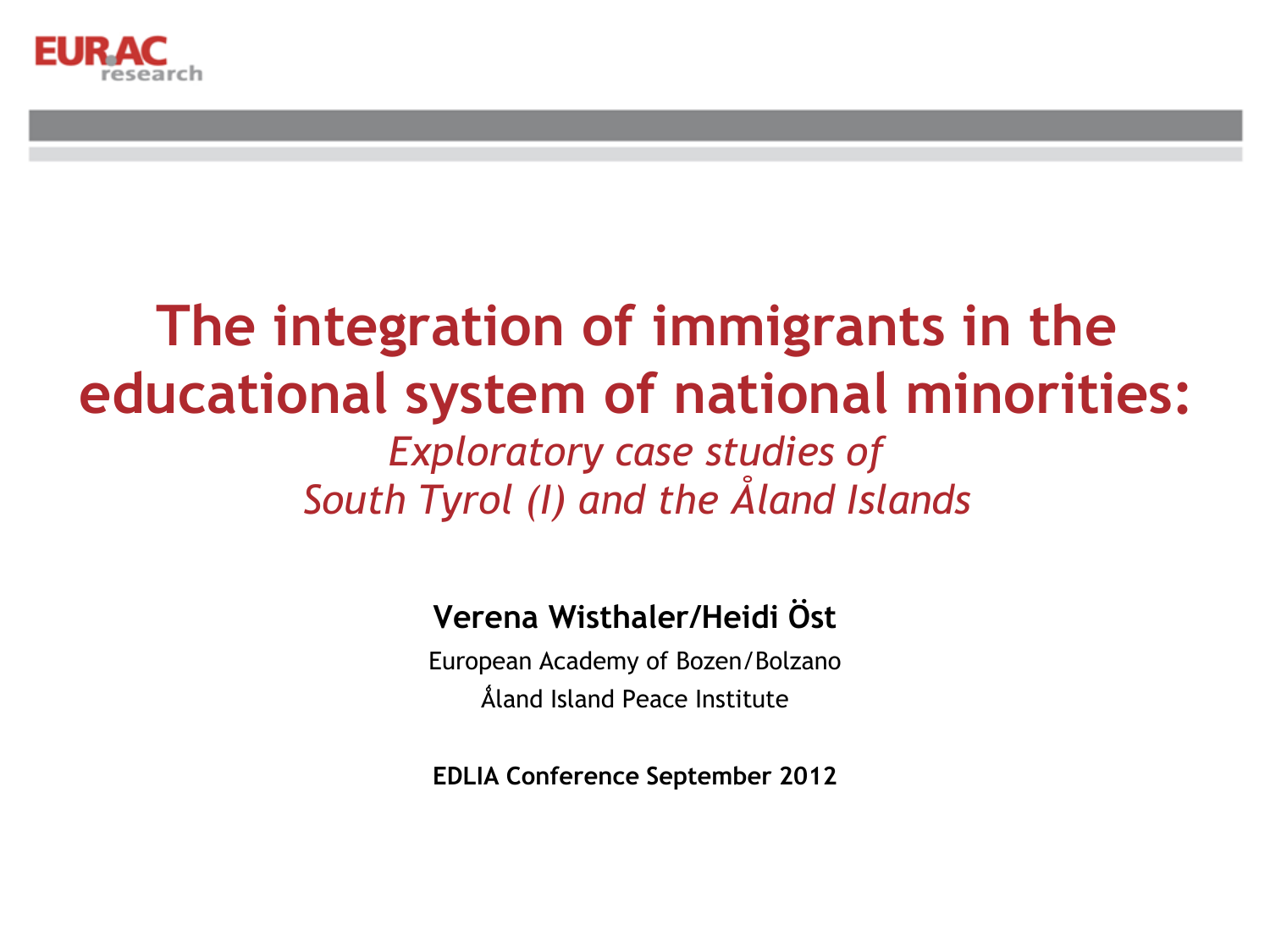

### setting the frame

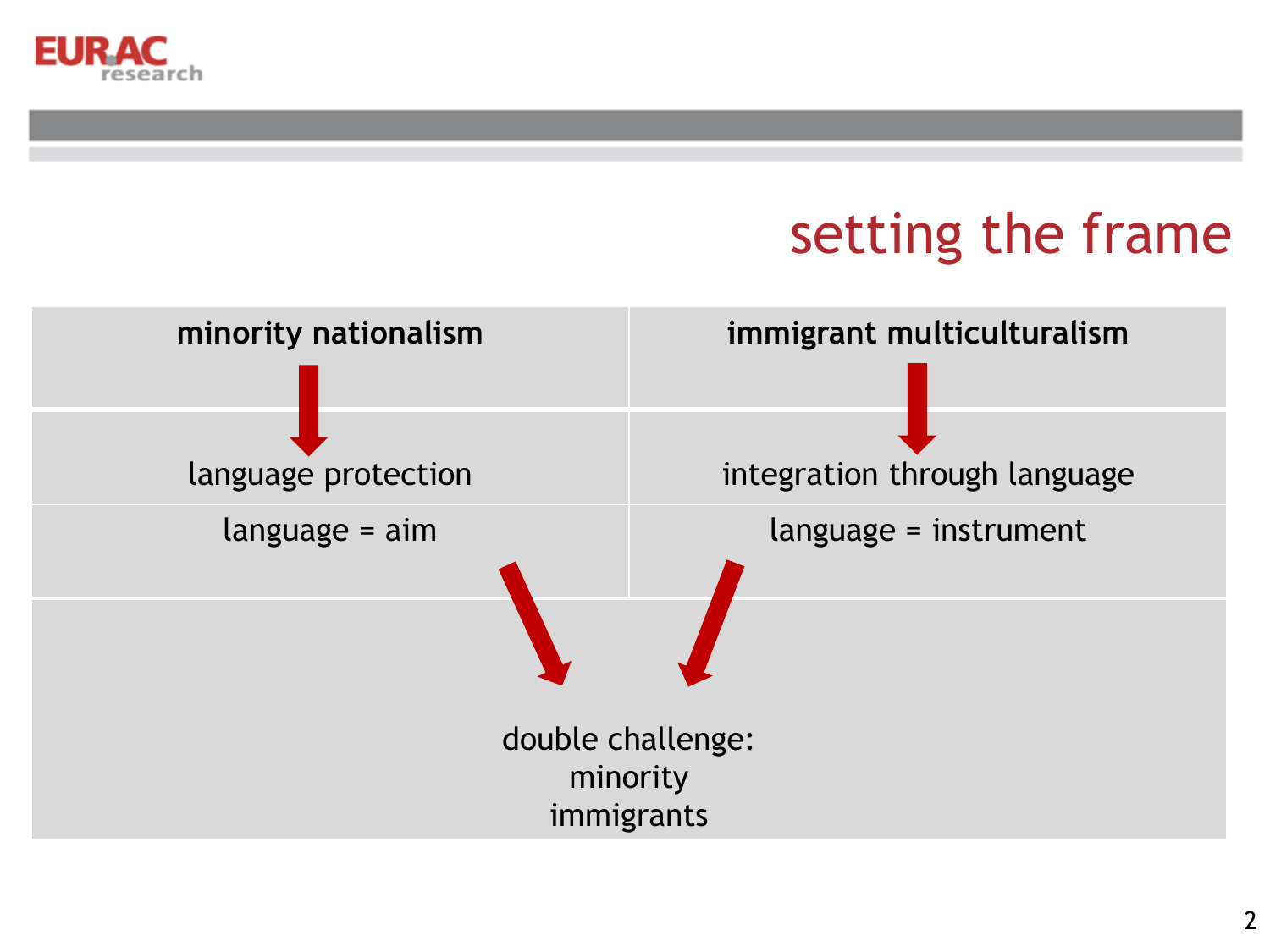

#### aim - structure

- aim: empirical exploration => new research questions
- case studies on the integration of immigrant children in different educational systems:
	- *South Tyrol: bi-/trilingual German-Italian(-Ladin)*
	- *Ǻaland: monolingual Swedish*
- $conclusions = emerging questions$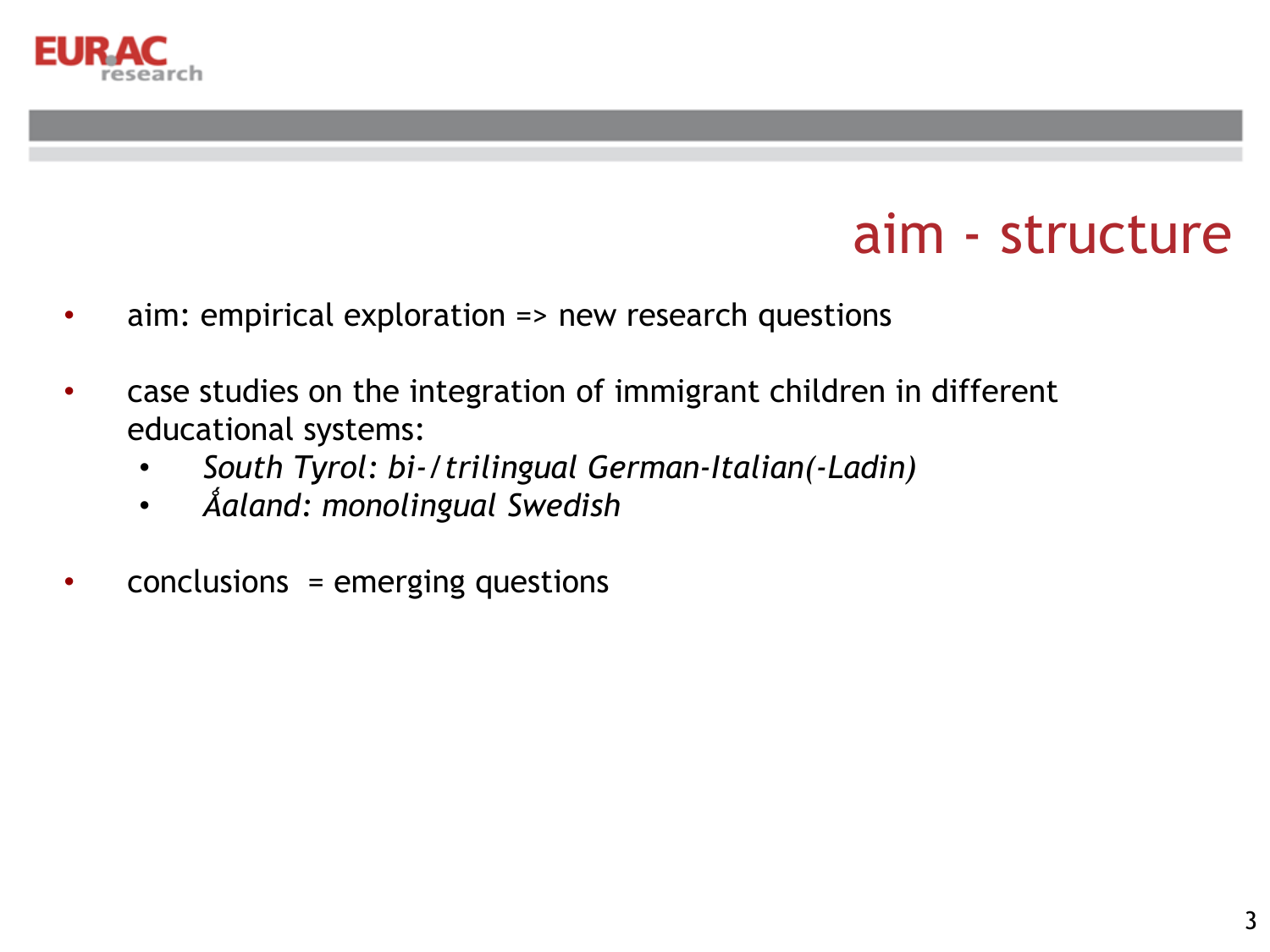

## South Tyrol (I)

- ~ 500.000 (70% German speaking, 25% Italian speaking, 5% Ladin speaking) => fragmented along ethno-linguistic lines
- sudden increase of immigration since 1990
- 2011: 8.7% immigrants (Albania, Germany, Pakistan, Morocco… ) => very diverse, young, many children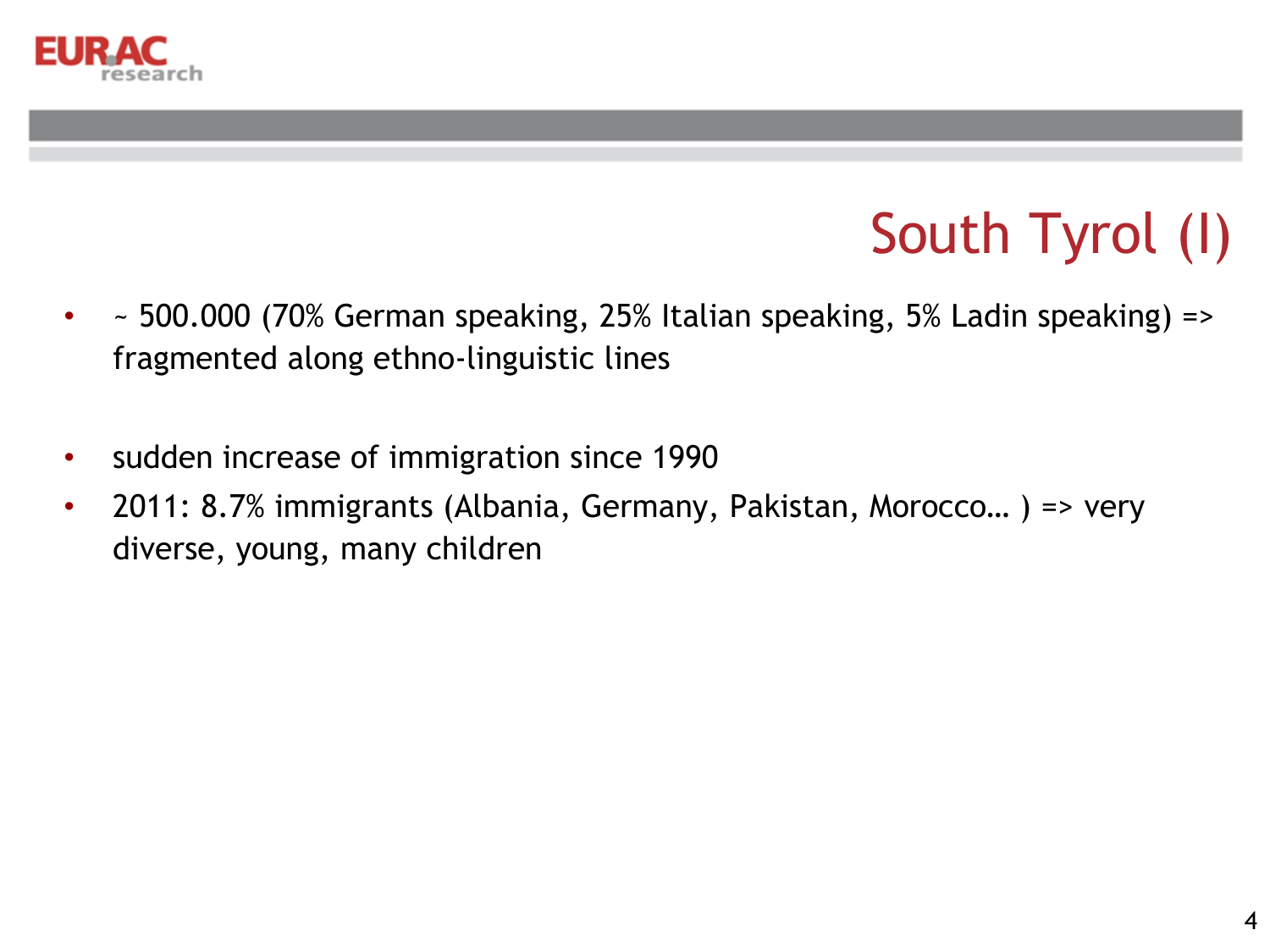

# South Tyrol (II)

| national minority                           |                     |  | pupils with a migration background |
|---------------------------------------------|---------------------|--|------------------------------------|
| italian framework => 18 years old           |                     |  |                                    |
| (kindergarden: 3)                           |                     |  |                                    |
| elementary: 5+3                             |                     |  |                                    |
| -vocational training: 5                     |                     |  |                                    |
| - high school: 5                            |                     |  |                                    |
|                                             |                     |  |                                    |
| English from elementary onwards             |                     |  |                                    |
| not obligatory religious classes =          |                     |  |                                    |
| catholic/ethic                              |                     |  |                                    |
| German +                                    | Italian + German as |  |                                    |
| Italian as                                  | second language     |  |                                    |
| second                                      |                     |  |                                    |
| language                                    |                     |  |                                    |
| free choice of parents                      |                     |  |                                    |
| bilingual schools: private or project basis |                     |  |                                    |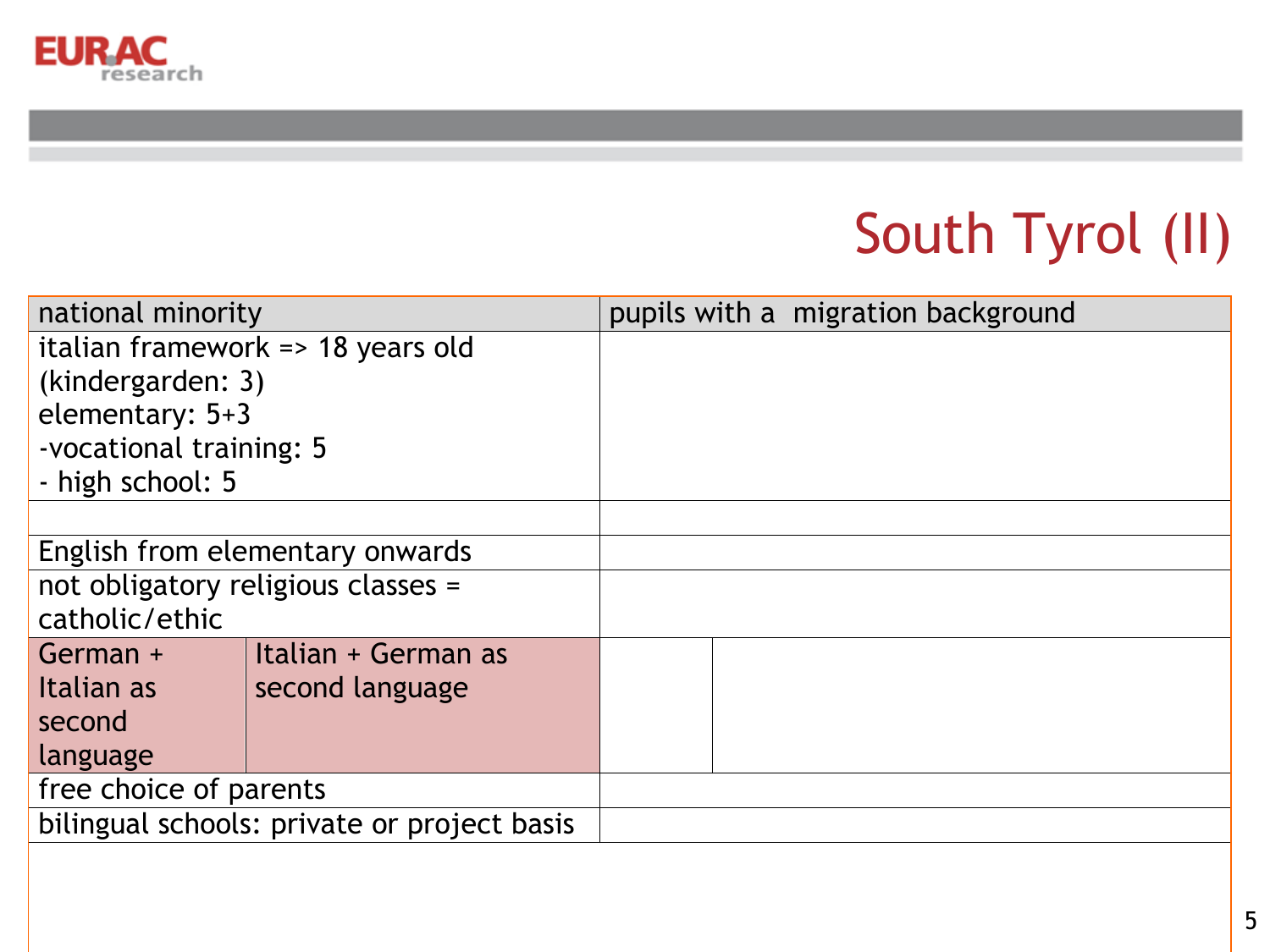

## South Tyrol (III)

#### **Language proficiency of autochthonous population:**

- limited (Abel/Forer/Vettori 2010)
- also limited contact between groups
- perception of other (German/Italian) language as "alien"/"useless" (Baur/Larcher 2011)
- language = racialized?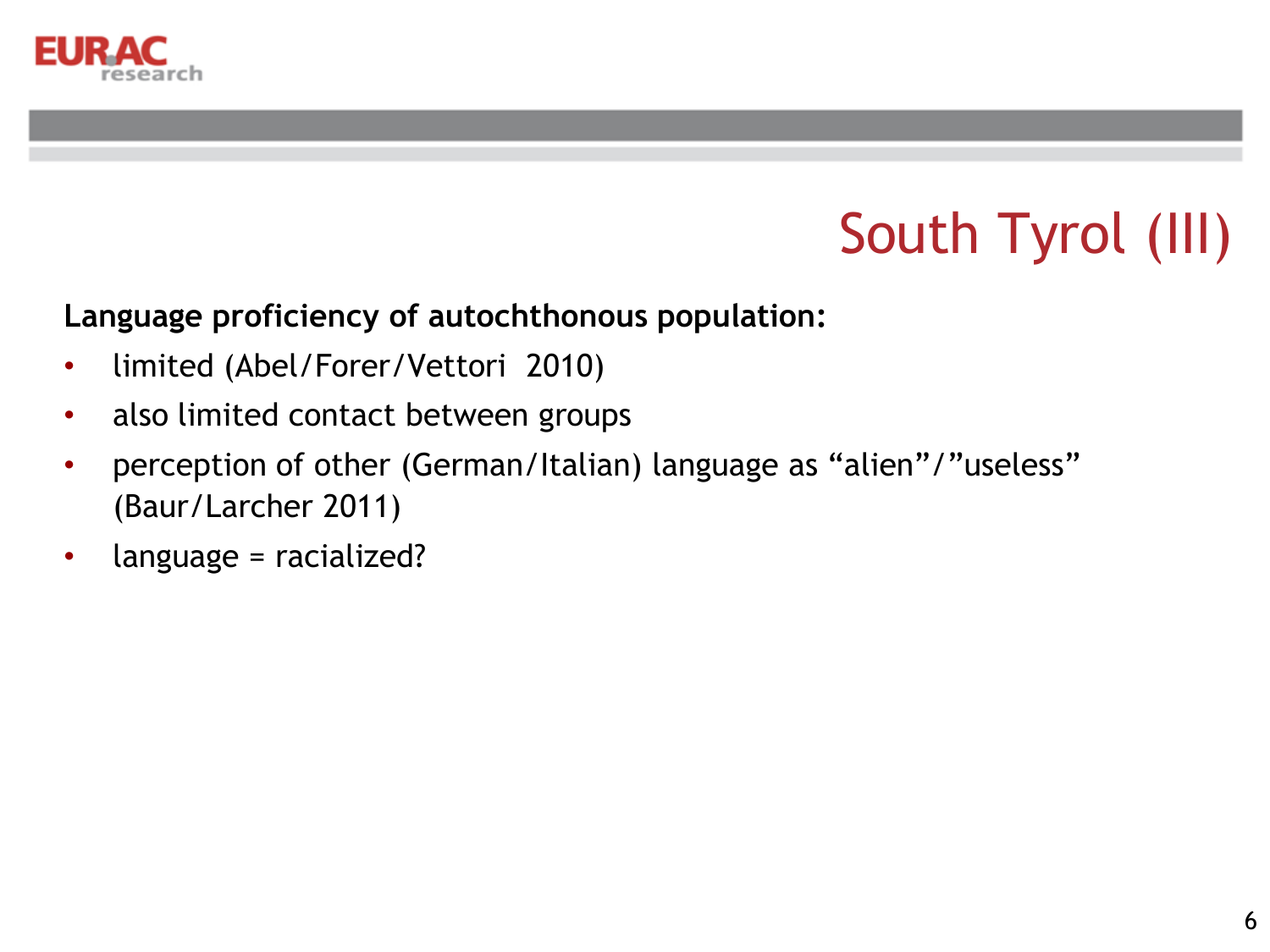

### South Tyrol (II)

7

| national minority                    |                                             | pupils with a migration background                      |                     |  |  |
|--------------------------------------|---------------------------------------------|---------------------------------------------------------|---------------------|--|--|
| italian framework => 18 years old    |                                             | enrollment at any time during the year                  |                     |  |  |
| (kindergarden: 3)                    |                                             | allocation to classes according to age $+/-1$ year      |                     |  |  |
| elementary: 5+3                      |                                             | also children of illegally residing immigrants          |                     |  |  |
| -vocational training: 5              |                                             | no prior knowledge of language required                 |                     |  |  |
| - high school: 5                     |                                             |                                                         |                     |  |  |
|                                      |                                             | additional language support by "assistant" teacher      |                     |  |  |
|                                      |                                             | during normal school hours                              |                     |  |  |
|                                      |                                             | no separate classes but voluntary                       |                     |  |  |
|                                      |                                             | summercourses/afternoon courses                         |                     |  |  |
| English from elementary onwards      |                                             | English from elementary onwares                         |                     |  |  |
| not obligatory religious classes =   |                                             | can be substituted by additional language/homework      |                     |  |  |
| catholic/ethic                       |                                             | support                                                 |                     |  |  |
|                                      |                                             | no possibility to organize Islam/other religion classes |                     |  |  |
| German + Italian                     | Italian + German as                         | German + Italian as                                     | Italian + German as |  |  |
| as second language   second language |                                             | second language and the second language                 | second language     |  |  |
| free choice of parents               |                                             | Free choice of parents BUT no more than 20% in          |                     |  |  |
|                                      |                                             | German classes => need to be brought to another         |                     |  |  |
|                                      |                                             | neighboring school                                      |                     |  |  |
|                                      | bilingual schools: private or project basis | Immigrant languages voluntary by associations, NGOs     |                     |  |  |
|                                      |                                             | etc.                                                    |                     |  |  |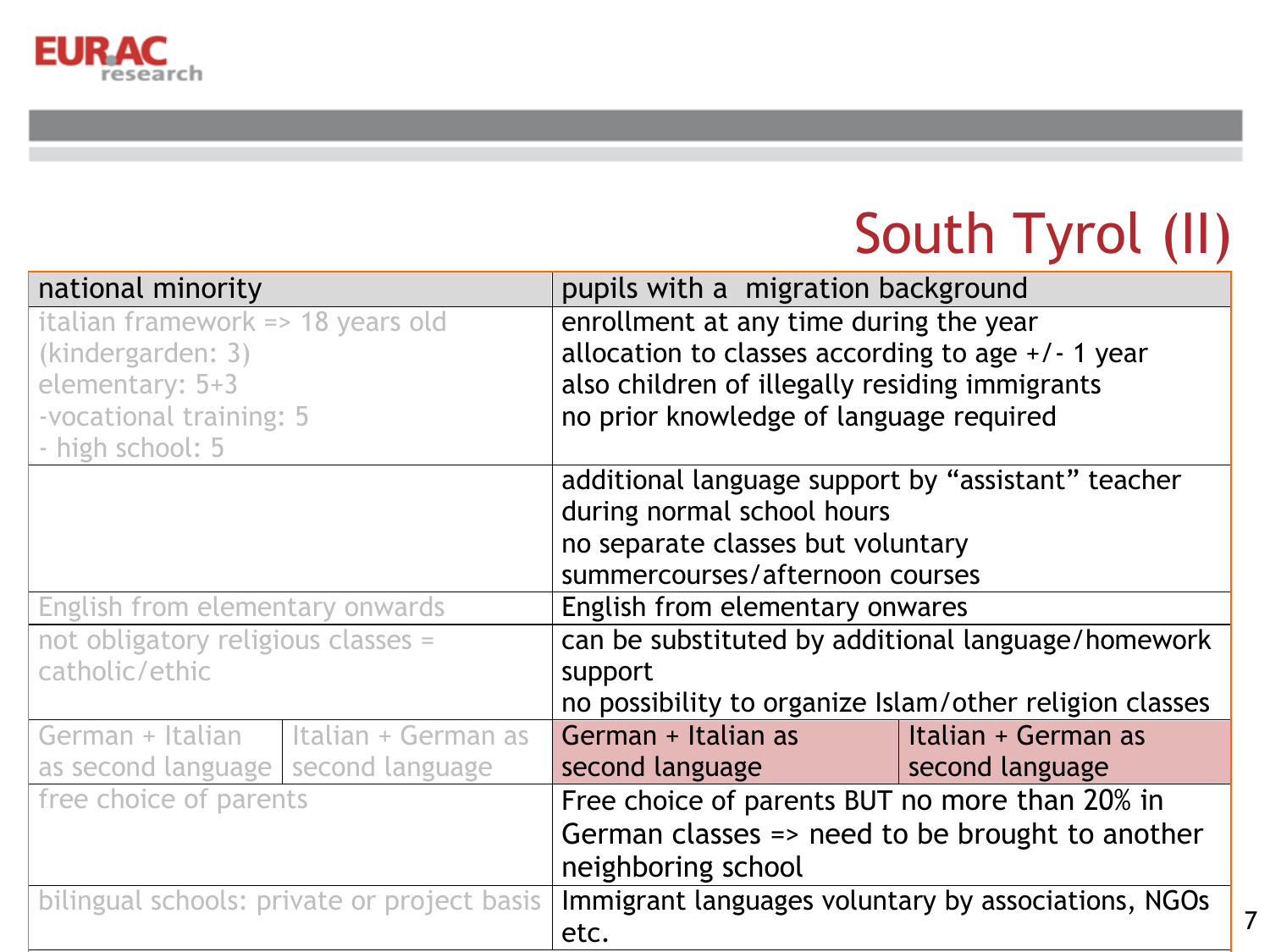

# South Tyrol (IV)

#### **where do immigrants send their children?**

#### **where would immigrants send their children?**





BUT: share of pupils in German school 6% and in Italian school 20%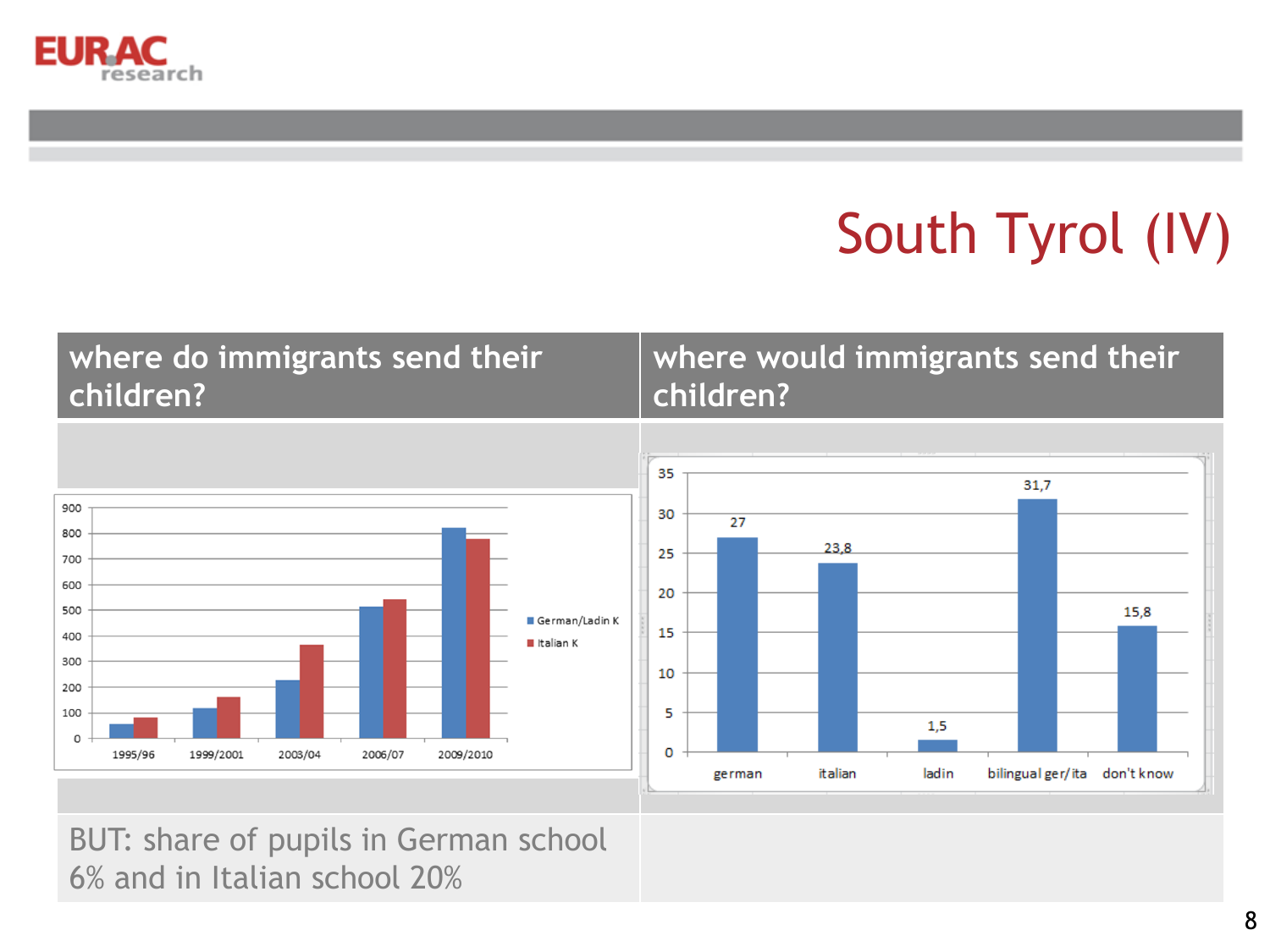

# South Tyrol (V)

#### **Legal framework – organization/administration**

- parallel German+ Ladin and Italian institutions with rare contact
- separate curricula development
- "competence centre" for the integration of pupils with an immigrant background

=> can immigrants become a catalyst to overcome the parallel society? (Winter for Northern Ireland)